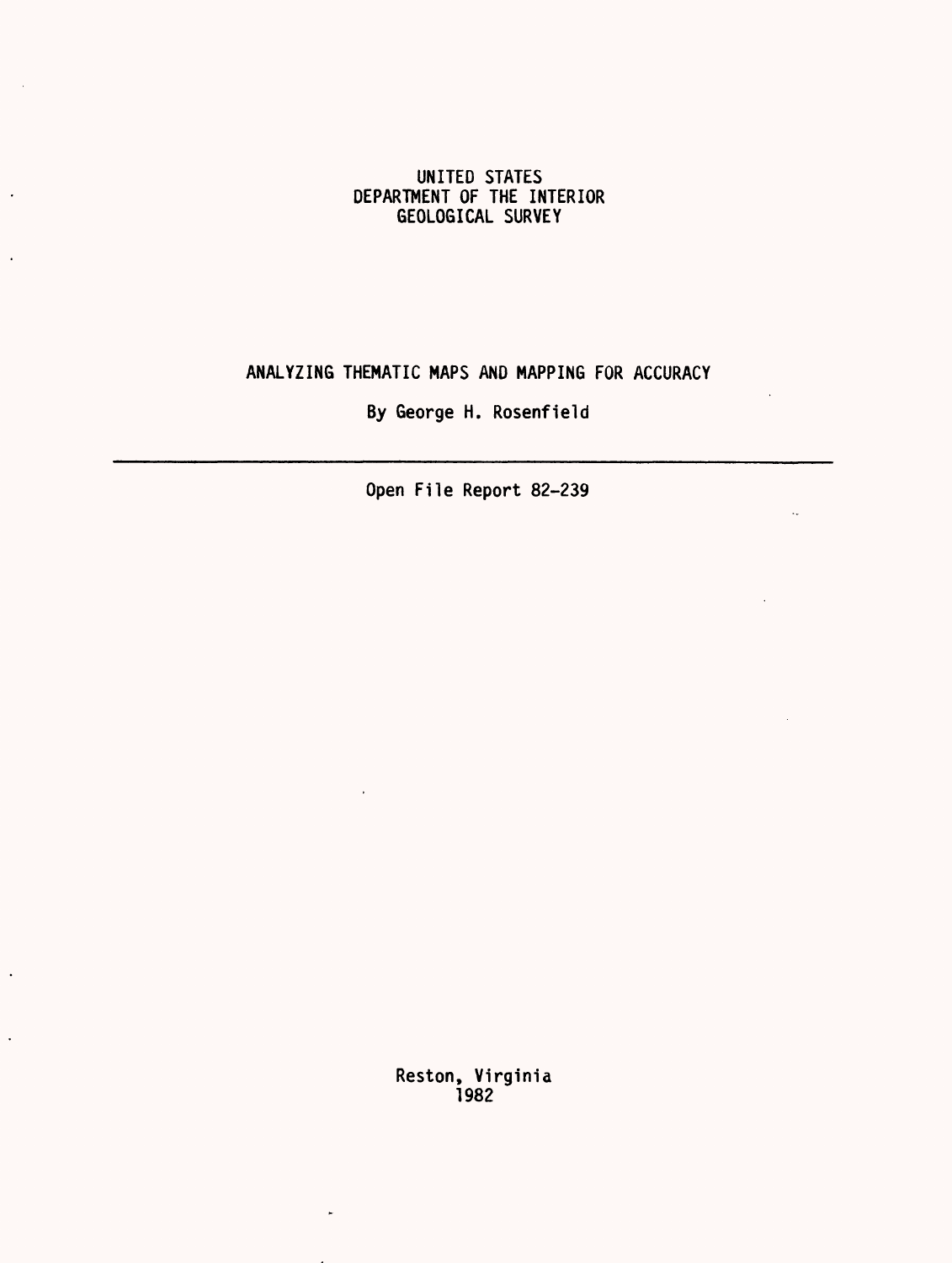#### PREFACE

This paper concerns certain aspects of applied statistics which can be used for analyzing thematic maps and mapping for accuracy. The concepts for this application have been developed over the past several years and have been documented in a series of papers--most of which have been recently published (Rosenfield, 1981; Rosenfield, 1982; Rosenfield and Melly, 1980; and Rosenfield and others, 1982). This paper brings together these separate ideas into a cohesive body. The thoughts of this paper have been presented during the Symposium on Machine Processing of Remotely Sensed Data at Purdue University/LARS, June 3-6, 1980, at the conference dealing with techniques for assessing Landsat classification accuracy at the EROS Data Center, November 12-14, 1980 (Mead and Szajgin, 1982), at the March 1982 meeting of Mid-Atlantic Division, Association of American Geographers, George Mason University, Fairfax, Va., and at the meeting of URISA, August 22-25, 1982, Minneapolis, Minn.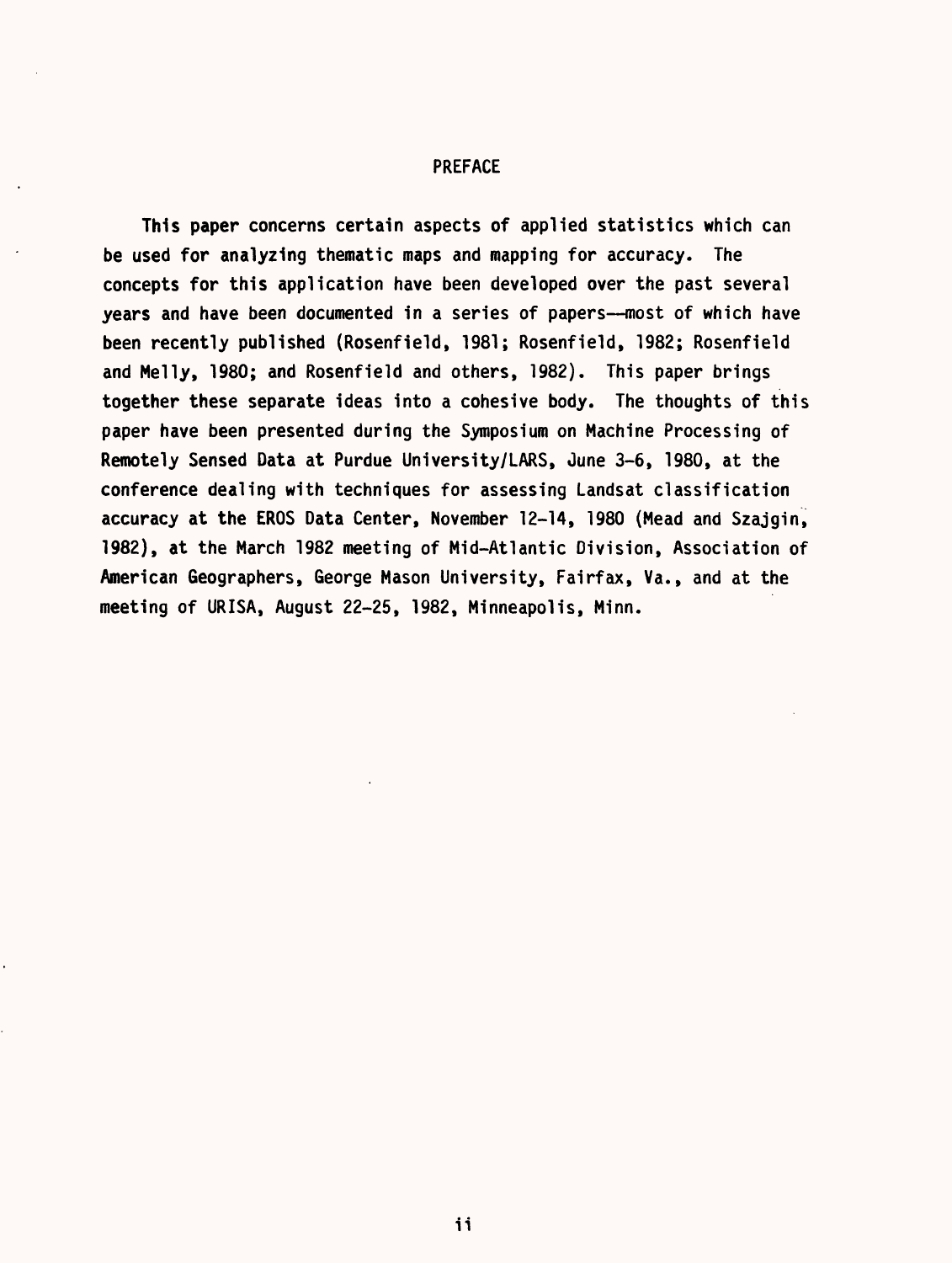# Contents

 $\bar{z}$ 

 $\ddot{\phantom{1}}$ 

 $\bar{\beta}$ 

 $\sim$ 

 $\hat{\mathcal{A}}$ 

 $\hat{\mathcal{L}}$ 

# \_\_\_\_\_ Page

|    | 1.1                                                   |                                                          | $\overline{\mathbf{3}}$ |
|----|-------------------------------------------------------|----------------------------------------------------------|-------------------------|
|    | 1.2 <sub>1</sub>                                      |                                                          | - 4                     |
|    | 1.3                                                   |                                                          |                         |
|    | 1.4                                                   | Minimum sample size for a category  6                    |                         |
|    |                                                       |                                                          | 7                       |
| 2. |                                                       |                                                          |                         |
| 3. |                                                       |                                                          |                         |
|    |                                                       | 3.1 Overall accuracy based on total sample points  9     |                         |
|    |                                                       | 3.2 Overall accuracy based on stratified sampling  10    |                         |
|    |                                                       | 3.3 Results of accuracy checking  11                     |                         |
| 4. | Comparing factors in thematic mapping experiments  11 |                                                          |                         |
|    |                                                       | 4.1 Two-way analysis of variance without replication  12 |                         |
|    |                                                       |                                                          |                         |
|    |                                                       |                                                          |                         |

 $\mathcal{L}^{\text{max}}$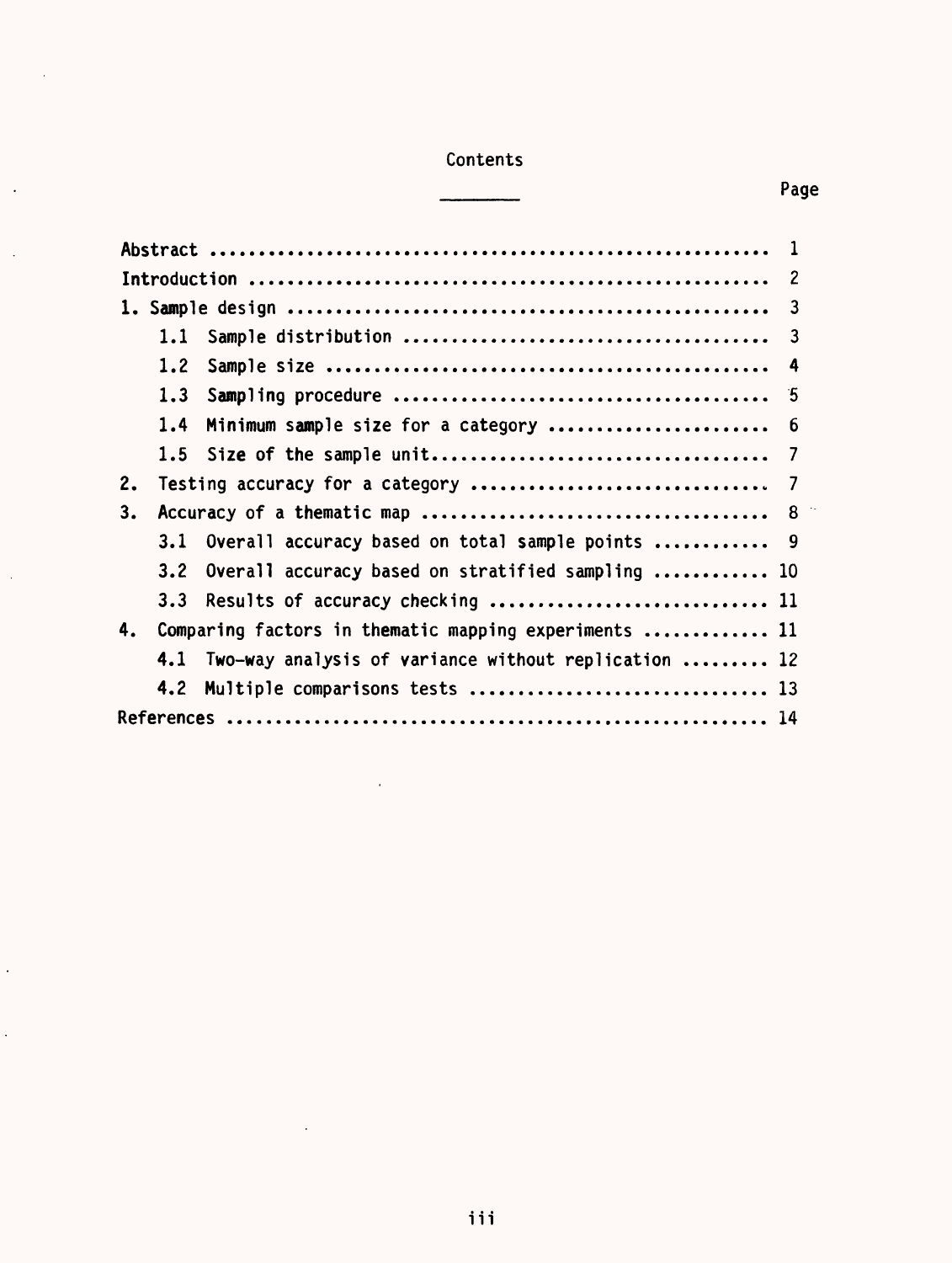### ANALYZING THEMATIC MAPS AND MAPPING FOR ACCURACY

By George H. Rosenfield

## **ABSTRACT**

Two problems which exist while attempting to test the accuracy of thematic maps and mapping are: (1) evaluating the accuracy of thematic content, and (2) evaluating the effects of the variables on thematic mapping. Statistical analysis techniques are applicable to both these problems and include techniques for sampling the data and determining their accuracy. In addition, techniques for hypothesis testing, or inferential statistics, are used when comparing the effects of variables.

A comprehensive and valid accuracy test of a classification project, such as thematic mapping from remotely sensed data, includes the following components of statistical analysis: (1) sample design, including the sample distribution, sample size, size of the sample unit, and sampling procedure; and (2) accuracy estimation, including estimation of the variance and confidence limits. Careful consideration must be given to the minimum sample size necessary to validate the accuracy of a given classification category.

The results of an accuracy test are presented in a contingency table sometimes called a classification error matrix. Usually the rows represent the interpretation, and the columns represent the verification. The diagonal elements represent the correct classifications. The remaining elements of the rows represent errors by commission, and the remaining elements of the columns represent the errors of omission.

For tests of hypothesis that compare variables, the general practice has been to use only the diagonal elements from several related classification error matrices. These data are arranged in the form of another contingency table. The columns of the table represent the different variables being compared, such as different scales of mapping. The rows represent the blocking characteristics, such as the various categories of classification. The values in the cells of the tables might be the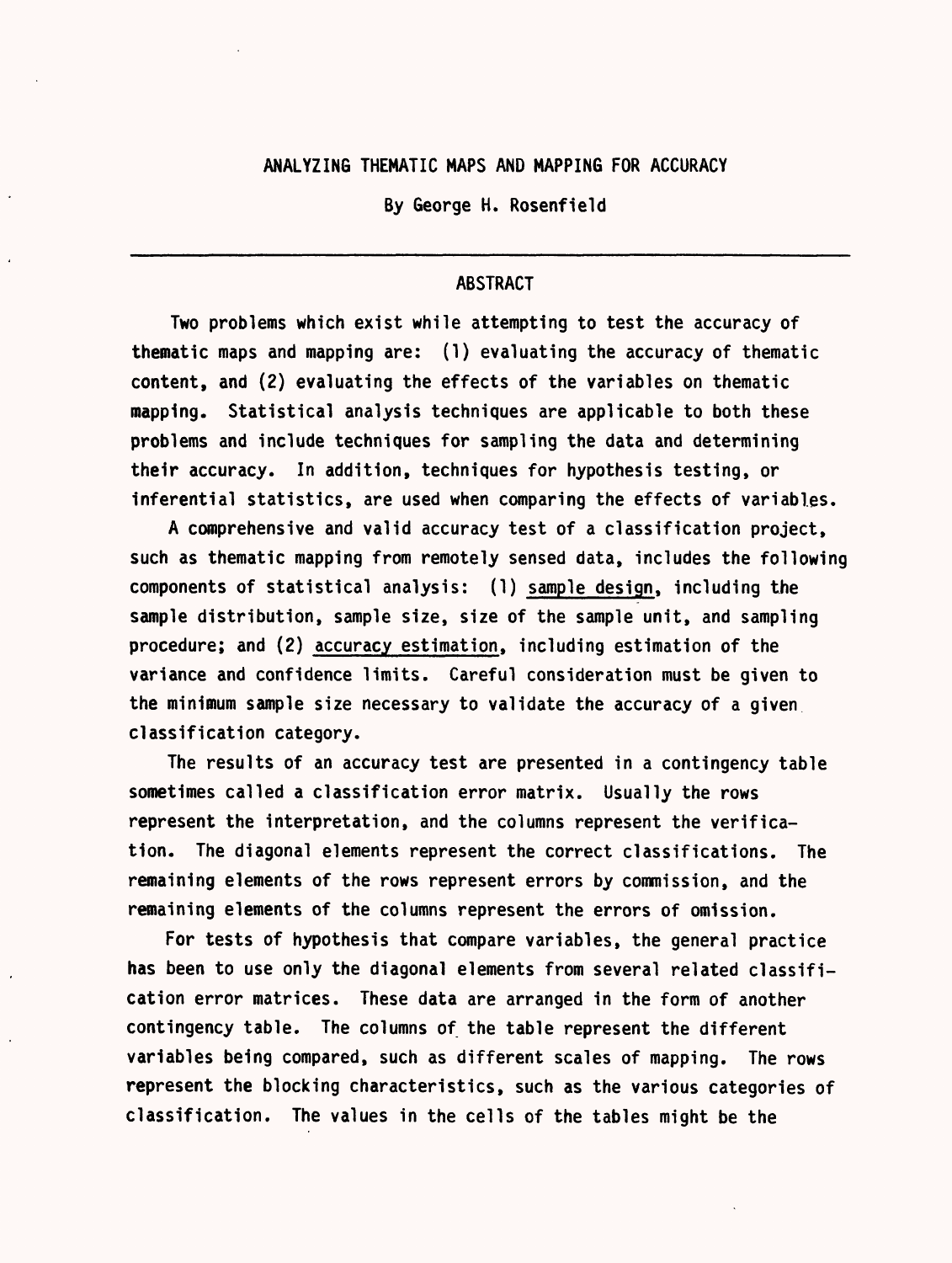counts of correct classification or the binomial proportions of these counts divided by either the row totals or the column totals from the original classification error matrices.

In hypothesis testing, when the results of tests of multiple sample cases prove to be significant, some form of statistical test must be used to separate any results that differ significantly from the others.

In the past, many analyses of the data in this error matrix were made by comparing the relative magnitudes of the percentage of correct classifications, for either individual categories, the entire map or both. More rigorous analyses have used data transformations and (or) two-way classification analysis of variance. A more sophisticated step of data analysis techniques would be to use the entire classification error matrices using the methods of discrete multivariate analysis or of multiviariate analysis of variance.

 $\mathbf{z}$ 

#### INTRODUCTION

Two statistical problems which occur in analyzing thematic maps and mapping are: (1) evaluating the accuracy of thematic content, and (2) evaluating the effects of the variables on thematic mapping. Statistical procedures which apply to,both these problems include techniques for sampling the data and determining their accuracy. In addition, techniques for hypothesis testing, or inferential statistics, are used when comparing the effects of variables.

A comprehensive and valid accuracy test of a classification project, such as thematic mapping from remotely sensed data, includes the following components of statistical analyses: (1) sample design which covers sampling within the population, and includes consideration of the sample distribution, determination of the sample size, size of the sample unit, the sampling procedure, and estimation of the population means, totals, variances, and confidence limits from the sample information; and (2) accuracy estimation which includes estimation of the variance and confidence limits. Careful consideration must be given to the minimum sample size necessary to validate the accuracy of a given classification category.

 $\overline{c}$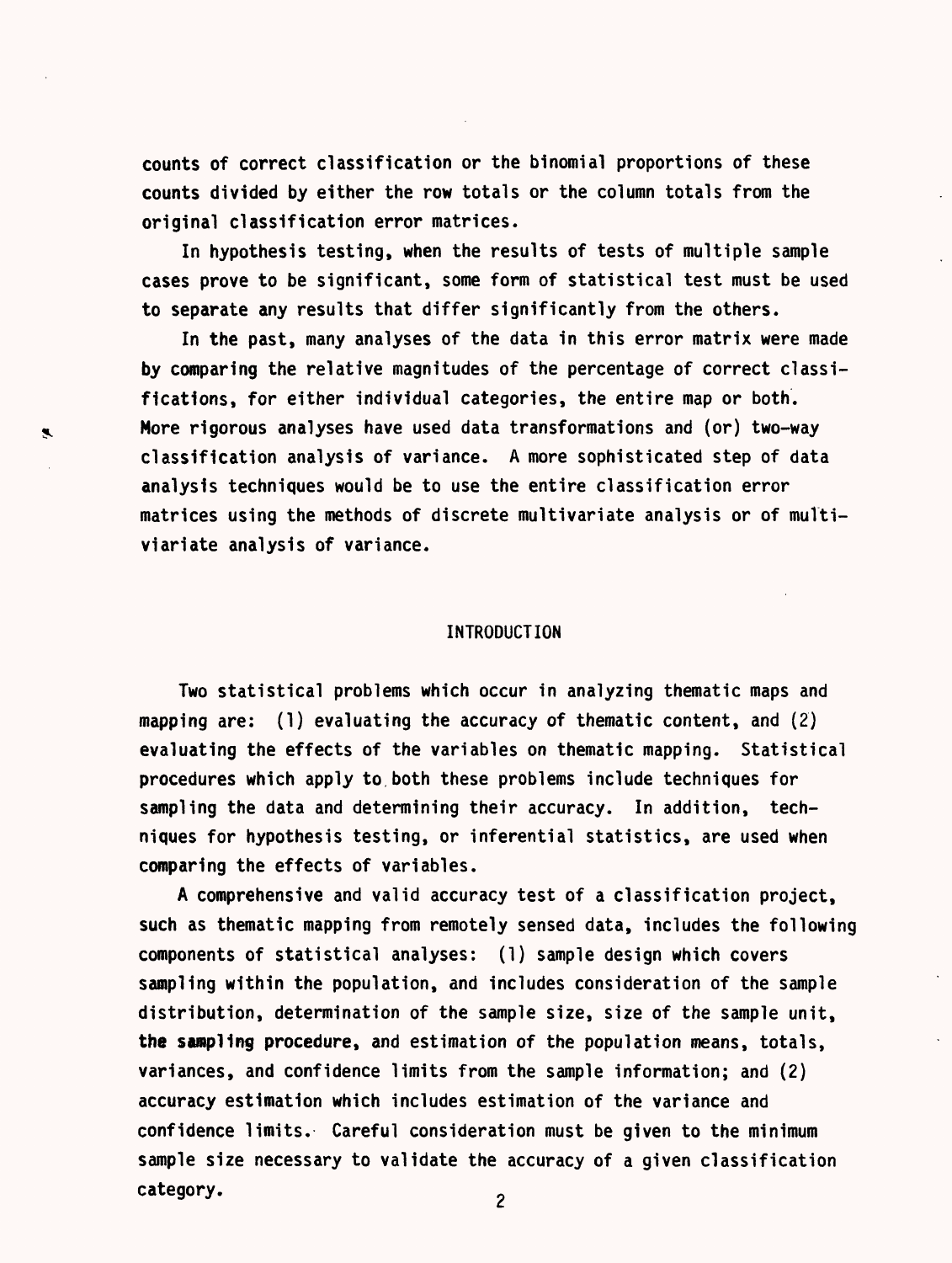## 1. SAMPLE DESIGN 1.1 Sample Distribution

If a given measurement (y) of a variable (such as yield of a crop) is made at each sample unit, and if repeated random samples of a certain size (n) are taken from any population, the frequency distribution of the sample mean (y) tends to become normal as n increases. The central limit theorem (Snedecor and Cochran, 1967, p. 51) allows the normal distribution to be used with sample means, regardless of the frequency distribution of the original population. If the area belonging to a particular category is measured at each sample unit, then the area measurement can be considered equivalent to the variate (y) selected by simple random sampling from a normal distribution.

If the category of the sample unit is considered as being in agreement or disagreement with some particular category, and if a value of 1 is assigned to signify agreement and a value of 0 to signify disagreement, then the population of  $l$ 's and  $0$ 's would be described by the binomial distribution. In some cases, the binomial distribution would apply even when the observations are nominal data of particular category rather than count data of 1 or 0 if the unit of interest is the proportion of given category to all units sampled (Cochran, 1977, p. 50).

When a number of categories are involved (other than two classes such as agreement or disagreement), the probability distribution of the proportions in each category is that of the multinomial distribution. Cochran (1977, p. 60) explains that the multinomial distribution is the appropriate extension of the binomial distribution and is a good approximation to the probability of drawing the observed sample, if the sample size (n) is small in relation to the total number of units (A) in the category. In addition, Cochran (1977, p. 55 and 60) points out that the binomial and multinomial distributions of the proportions (p) and  $(p_i)$ respectively for each category are special cases of the hypergeometric distribution, which does not require that the population be large in relation to the sample. The hypergeometric distribution is based on the actual sample counts for each category (a), and the sample size (n), rather than on the respective proportions  $(\mathsf{p}_{\hat{\mathsf{j}}})$  for each category.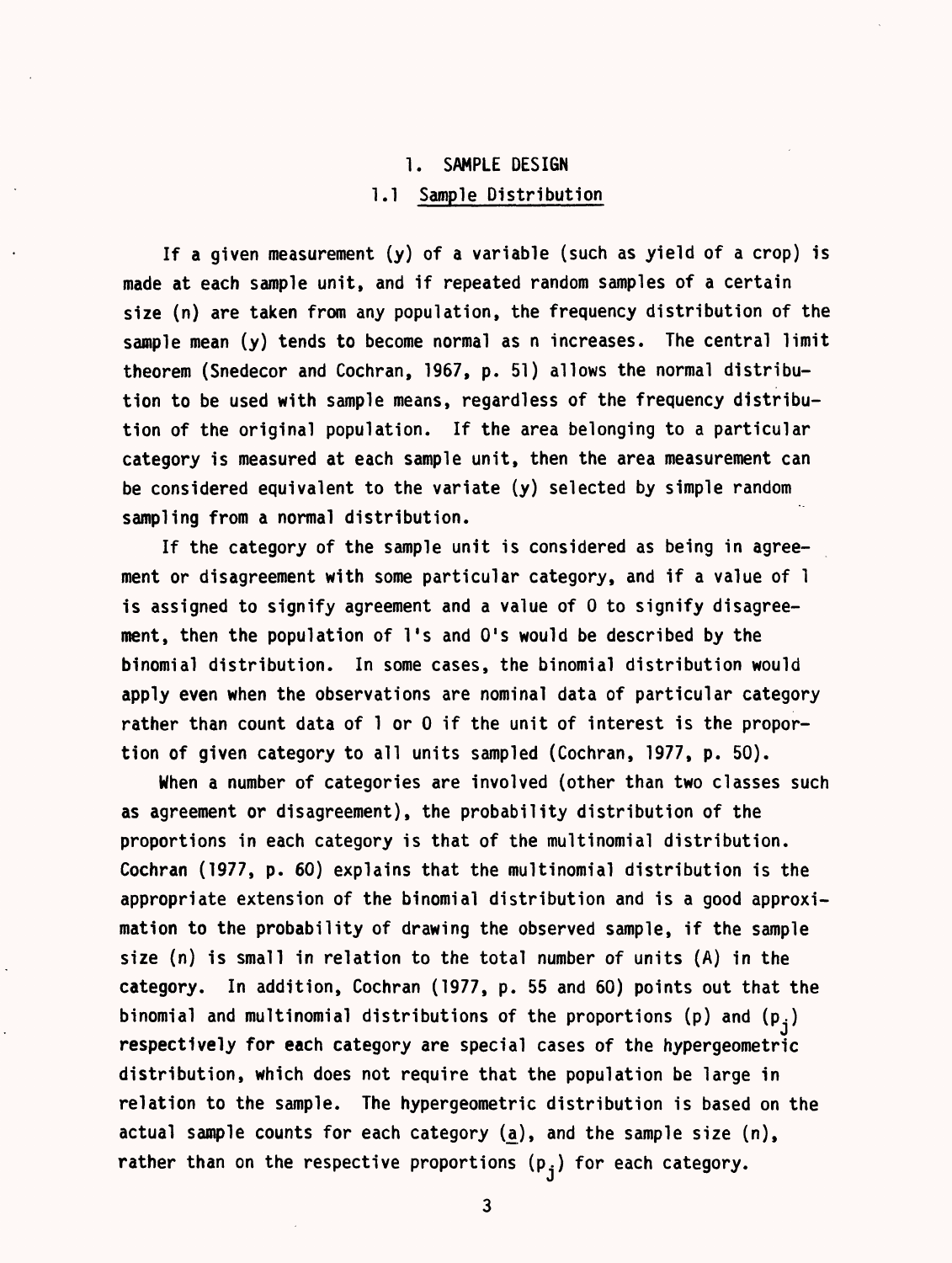Cochran (1977, p. 64) also points out that the probabilities and methods of the binomial and multinomial distributions are not valid if each sample unit is a cluster of elements and if an estimate of the proportion of elements that fall in each category is desired. Note that the formulations for cluster sampling are similar to those for simple random sampling from the normal distribution, with the proportions (p) substituted for the random variables (y).

Thus, the difference between using the probabilities of the binomial or multinomial distributions versus those of the normal distribution for the proportions (p), is a function of the size and use of the sample unit. For point samples, the sample proportions are taken as belonging to the binomial or multinomial distributions. For cluster samples, the distribution of sample proportions can usually be approximated by the normal distribution.

## 1.2 Sample Size

Statistical formulas exist for determining sample size for sampling populations within each of the above distributions: the normal, binomial, and multinomial distributions (for example: Mace, 1974). Snedecor and Cochran (1967, p. 59) summarize that the parameters to be considered for estimating sample size are an upper limit to the amount of error that can be tolerated in the estimate, the desired probability that the estimate will lie within this error, and an a priori estimate of the population standard deviation.

Several formulas are applicable for determining sample size when the random variables are considered as having been sampled from a population having the normal distribution:

(1) When it is desired to define the true mean within certain limits of error, the concept of confidence intervals for normal means is used.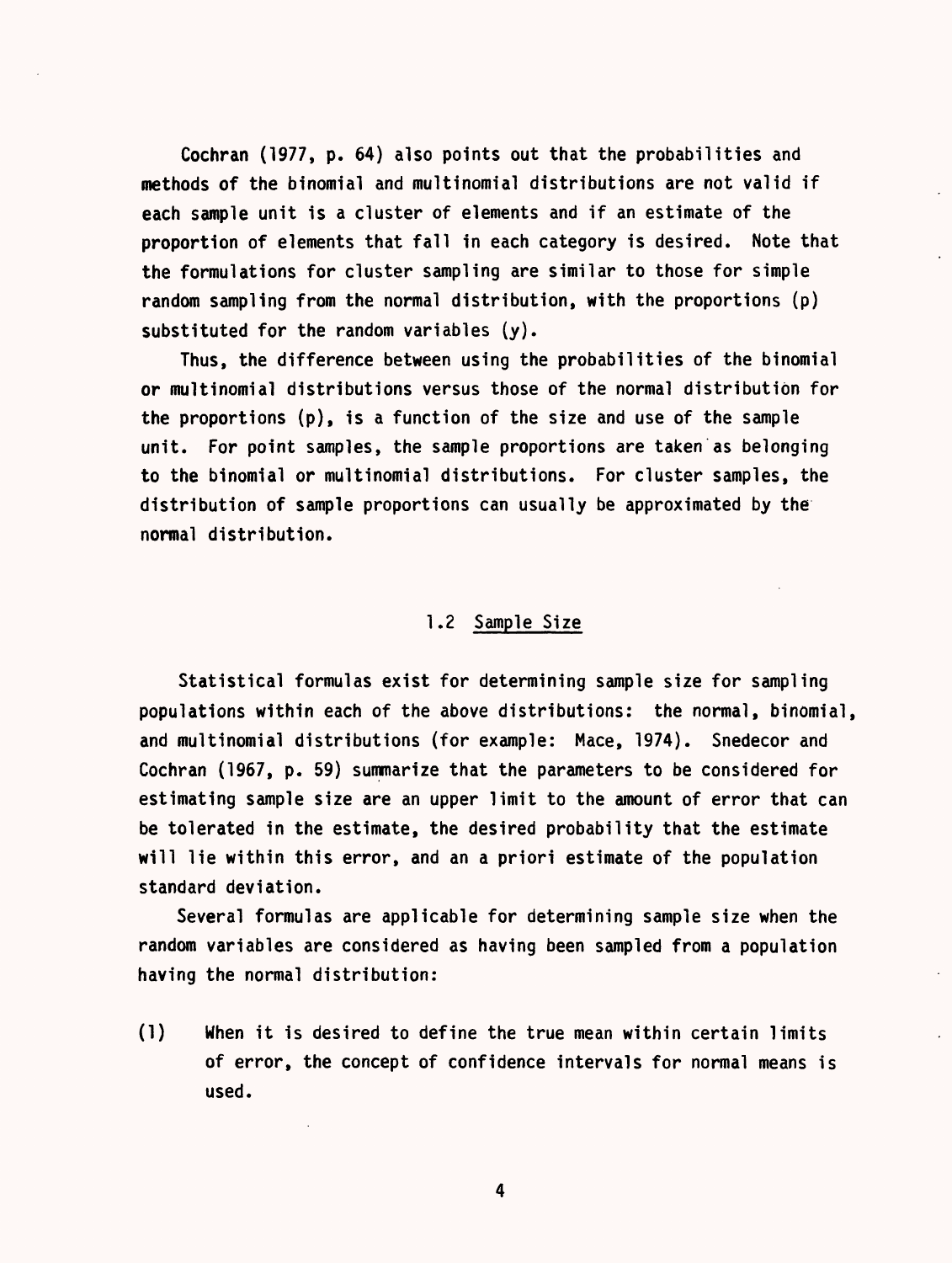- (2) When it is desired to define the true variance within certain limits of error, the concept of confidence interval for normal variances is used.
- (3) When it is desired to estimate the standard deviation as a percent of its true value, the concept of using the half length of the confidence interval about the true standard deviation as a percentage of the true standard deviation is used (Greenwood and Sandomire, 1950). This procedure was simplified into chart form by Natrella (1963).

When the sample variates belong to the binomial distribution, and it is desired to define the true mean within certain limits of error, then the concept of confidence interval for proportions is used to determine the sample size.

Tortora (1978) gives a method and example for estimating the sample size for multinomial proportions based on the approximate large sample equations for the simultaneous confidence limits. The end points for the simultaneous confidence intervals for the category proportions  $(p_i)$ , with the joint confidence coefficient being approximately  $1-\alpha$ , are reported by Johnson and Kotz (1969, p. 289).

## 1.3 Sampling Procedure

Berry (1962) used the stratified systematic unaligned sampling procedure to select samples in similar type studies and recommends this procedure (Berry and Baker, 1968, p. 91-100) for use in accuracy testing of the land use and land cover maps produced by the U.S. Geological Survey. Cochran (1977, p. 227-228) discusses systematic sampling in two dimensions, that it has been found that the square grid had about the same precision as simple random sampling in two dimensions, and that the unaligned pattern within the square grid will often be superior to both a systematic pattern within the square grid and to stratified random sampling. He cites (p. 221) Matern (1947) as proposing this function as a model for the natural populations for forestry and land use surveys.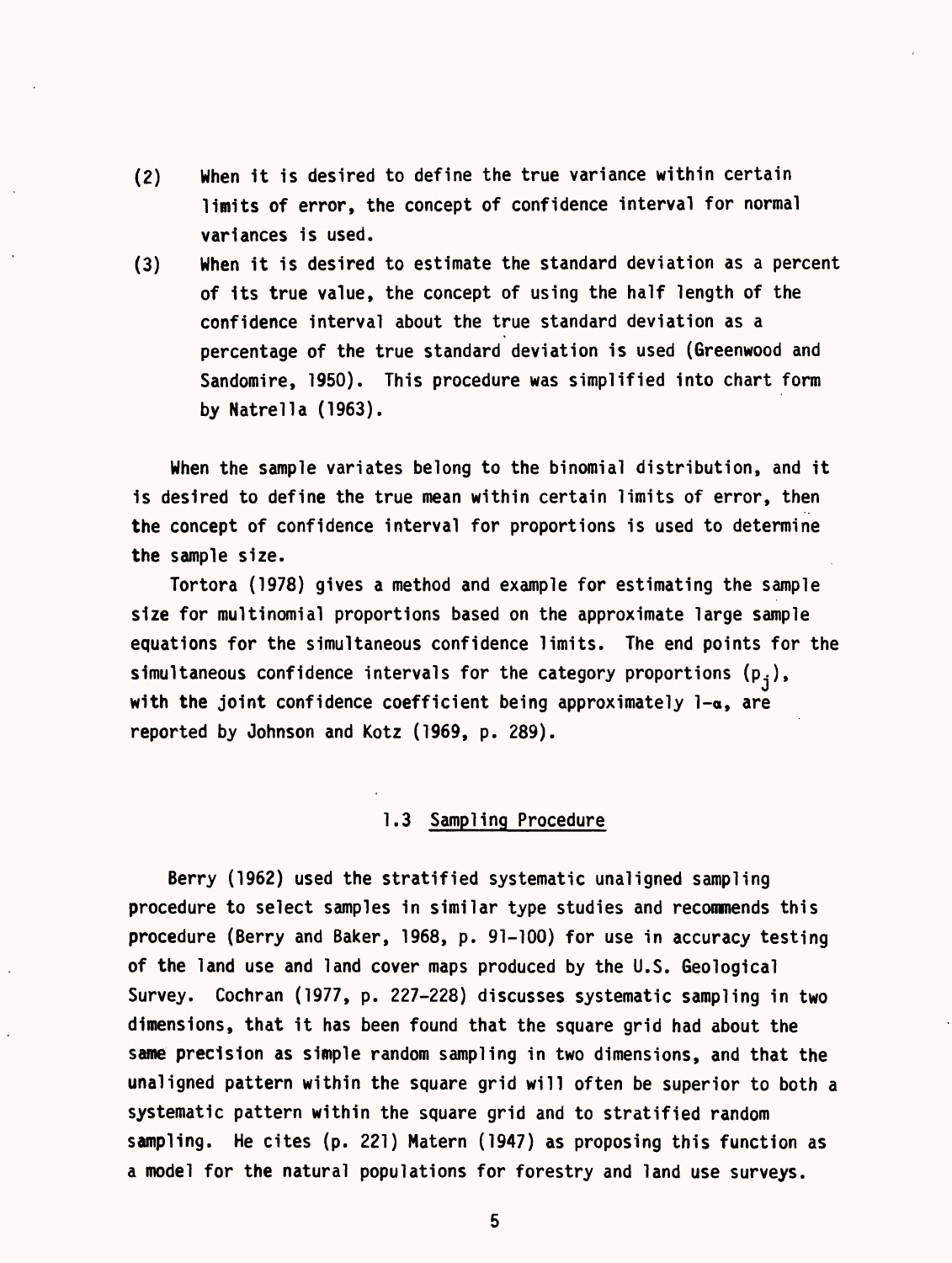Systematic sampling distributes the sample units equitably over the entire region of interest, and may be treated as if it were random provided that systematic effects in the population are made ineffective by the sampling (Freund and Williams, 1972, p. 416).

The same sample selection can be applied directly to the entire mapped region. If the region is large, a selection is first made of quadrangles or blocks of areas within the larger region, and then within those quadrangles or blocks, smaller regions are selected. This technique is called subsampling, or two-stage sampling.

## 1.4 Minimum Sample Size for a Category

Van Genderen and others (1978) report that researchers faced with the problem of adequately representing important minor categories on thematic maps have tended to use some form of stratified sampling rather than strictly random sampling without fully describing their methods for selecting sample sizes. Experience, however, (Fitzpatrick-Lins, 1980) has shown that the stratified systematic unaligned sampling technique is clearly area weighted (proportional allocation). That is, most of the sample points are selected in those categories that cover most of the map area, and the fewest points are from categories that cover the least area. Some small polygons in sparse categories might not be sampled at all. Sampling a limited number of points for some categories would give a poor estimate of the overall accuracy of the map. A sample of the map, with an adequate sample size from each category, is needed to represent all categories and to adequately evaluate the overall accuracy of the thematic map.

The theoretical development of the method to determine the minimum sample size to validate the accuracy of any category is based on the cumulative binomial distribution. Let p be the probability that a certain category in a thematic map was interpreted correctly. (Such a probability (p) will likely vary from category to category.) For example, if "the minimum level of interpretation accuracy in the identification of land use and land cover categories from remote sensor data should be at least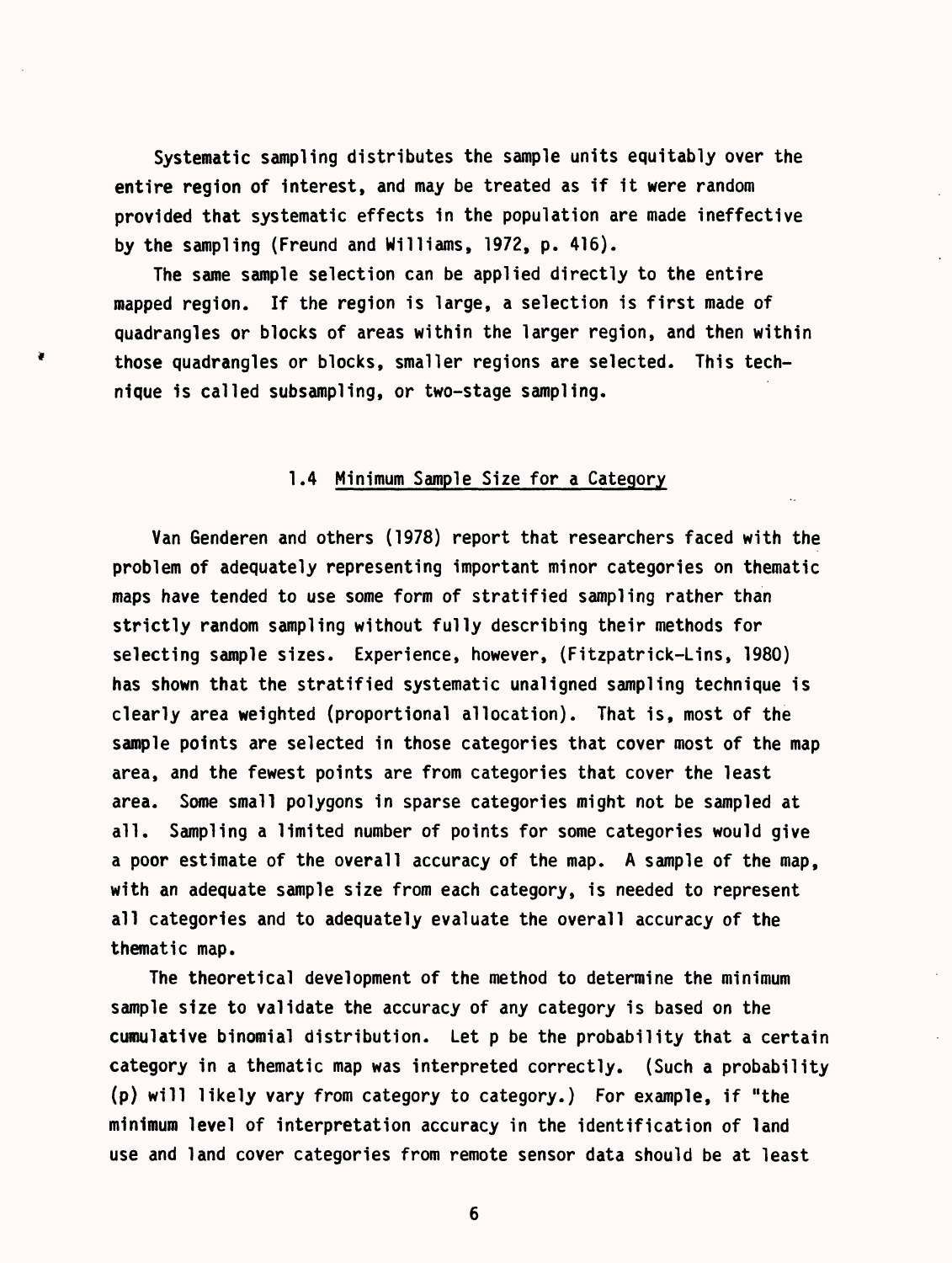85 percent" (Anderson and others, 1976, p. 5), then  $p \ge 0.85$ . Solution for n is effected for given values of  $p_{0}$ ,  $\alpha$ , and E (Rosenfield and others, 1982).

Given the preliminary estimate  $(p_{o})$  for the expected accuracy of each category, a computer program based on the solution for the cumulative binomial probability can be used to calculate the minimum sample size n for each category. For example, for those categories with the assumed  $p_{0} \ge 85$  percent, the minimum sample size n would be 19 with  $E = 10$  percent, with 95 percent confidence (Rosenfield and others, 1982).

#### 1.5 Size of the Sample Unit

Cochran (1977, p. 233) states the well known principal that in cluster sampling, the size of the sample unit must be selected to give the smallest variance for a given cost or the smallest cost for a given variance. Cochran (1977, p. 243-244) discusses variance functions for surveys such as soil sampling which utilize an area sample unit. The problem of finding the optimum size unit requires predicting the variance between units in the population as a function of the unit size by the analysis of variance.

#### 2. TESTING ACCURACY FOR A CATEGORY

The theoretical development of the method to determine whether a given category meets the expected accuracy value for the number of points in the sample, with specified confidence, is based on the cumulative binomial distribution. The critical level is defined as one less than the minimum number of points which must be correctly interpreted from any given sample, in order to accept the hypothesis at a given significance level that the category is interpreted within the tolerance for the

 $\overline{7}$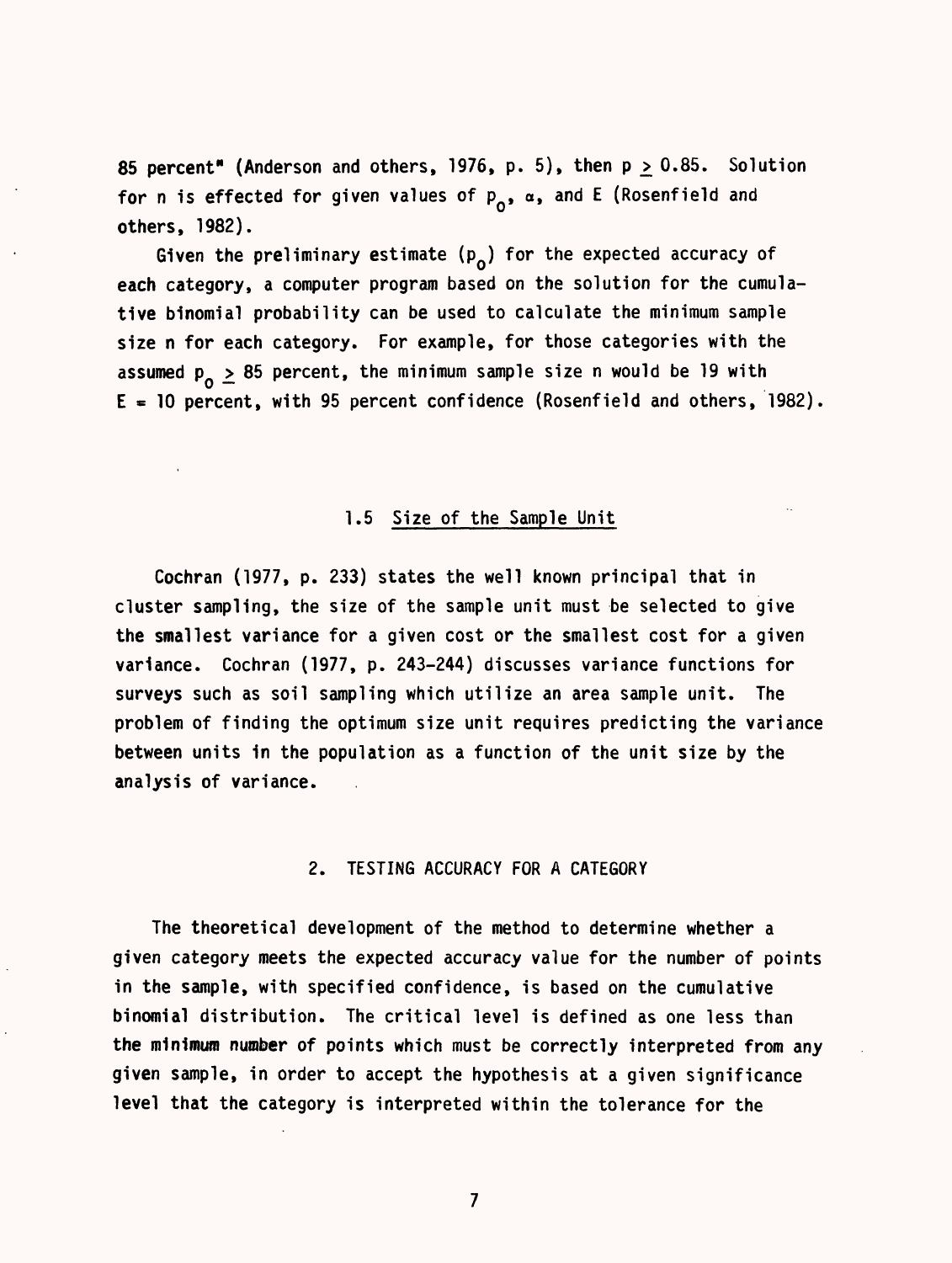specified accuracy. When the number of correctly interpreted sample points for the category is larger than the critical level, for a given sample size, the category accuracy equals or exceeds the expected limit with some predetermined probability (Rosenfield and others, 1982).

The critical level determination can be made based upon tests of two different hypotheses. The first hypothesis to test is that the category accuracy equals or exceeds an expected value, e.g. 85 percent, at some predetermined probability level, e.g.  $\alpha = 0.05$ . If the number correct does not exceed the critical level, find the largest integer c (the critical level), and reject the hypothesis at the 5-percent level. For example, for the sample size of 45, reject the hypothesis of 85 percent accuracy at the 5-percent level when the number correct does not exceed 33 (Rosenfield and others, 1982).

The second hypothesis to test is that the category accuracy is less than an expected value, e.g. 85 percent, at some predetermined probability level, e.g.  $\alpha = 0.05$ . If the number correct exceeds the critical level, find the smallest integer c (the critical level), and reject the hypothesis at the 5-percent level. For example, for the sample size of 45, we will reject the hypothesis of accuracy less than 85 percent at the 5-percent level when the number correct exceeds 43. The critical level values for test two are similar to those determined by Ginevan (1979) in developing his tables of optimum sample size (Rosenfield and others, 1982).

#### 3. ACCURACY OF A THEMATIC MAP

The accuracy of a thematic map has been a very complex issue both in definition and measurement. For a polygon to be correctly interpreted, both its boundary and its classification must be correct. The thematic map accuracy can be expressed as either: (1) the probability  $(E_1)$  that any randomly selected point on the map is classified correctly (expressed as a percentage of area) or (2) by the probability ( $E_2$ ) that any polygon in the map is classified correctly (expressed as a percentage of the total number of polygons). The probability  $E_1$  is  $A_1/A$ --the ratio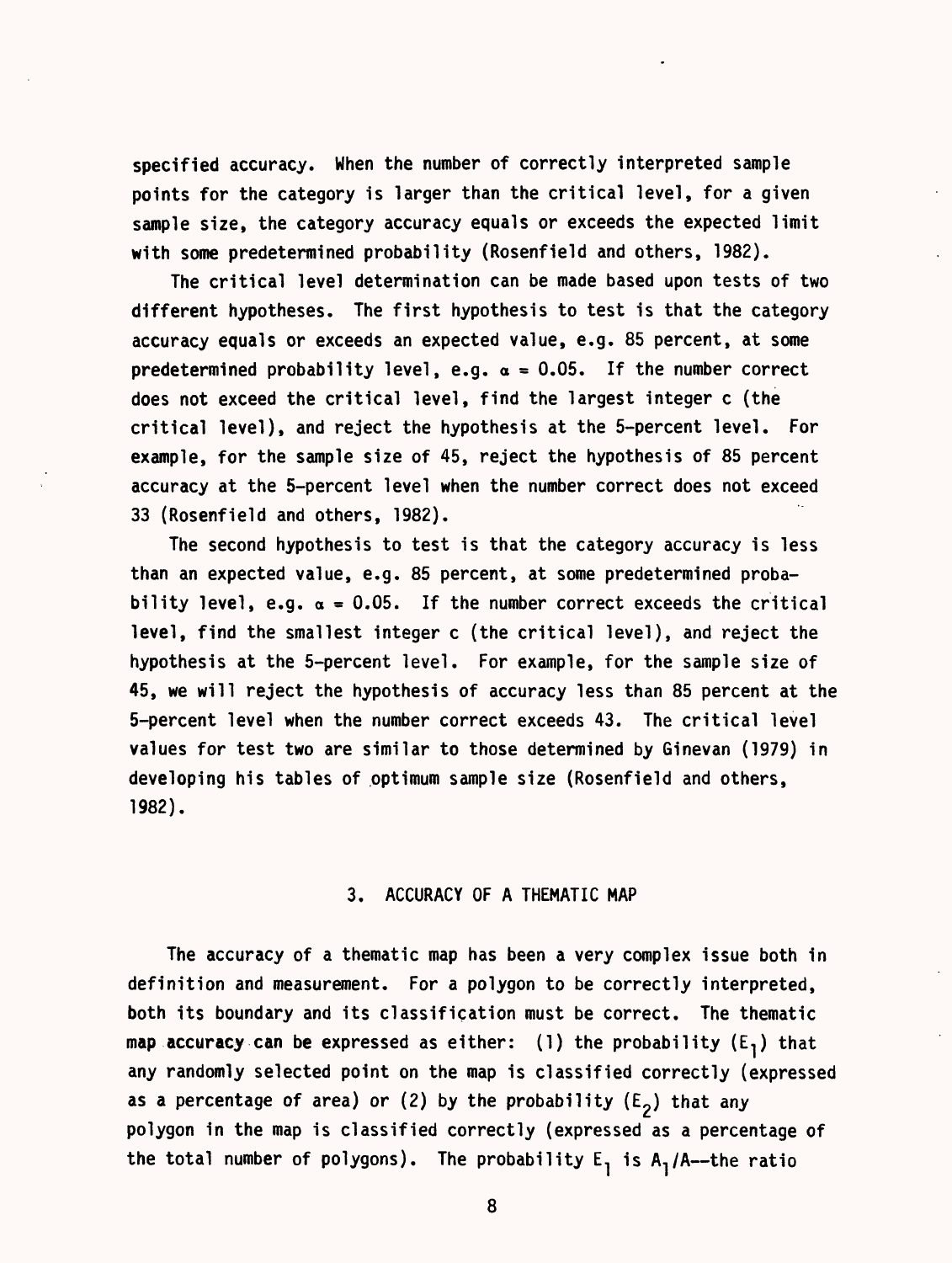of the area with correct interpretation to the total area of the map (using point data as a surrogate for area data). The probability  $E_2$  is  $R/N$ —the ratio of the number of polygons with correct interpretation to the total number of polygons in the map (Rosenfield and others, 1982).

These two accuracy measures have their advantages and disadvantages, depending on the users' needs. For some particular maps, such as those having one predominant category with an intermixture of several small polygons in different categories, these two accuracy measures differ greatly. Therefore, a carefully planned sampling procedure must be adopted to incorporate the advantages of both, before conducting an independent evaluation.

To simplify quantifying the accuracy of area data, point data are used as a surrogate for area data. The total number of points selected would be representative of the total area of the map, and the number of points correct would be representative of the area of correct interpretation. The analysis is then based on point data rather than on area data. The resulting percentage of correctly classified points is an estimate for the accuracy of the map as a whole, but not for the accuracy of the classification of individual categories. Not every polygon need be sampled, but every category should have the necessary number of points sampled to provide a reliable estimate of accuracy. A composite of these two measures of accuracy can provide a reliable estimate of map classification accuracy.

### 3.1 Overall Accuracy Based on Total Sample Points

In the classical method of estimating the accuracy of a thematic map, the overall accuracy is the ratio of the number of correctly interpreted sample points to the total number of sample points, expressed as a percentage. This ratio can be derived from an area-weighted sampling technique such as some form of stratified systematic sampling in two dimensions.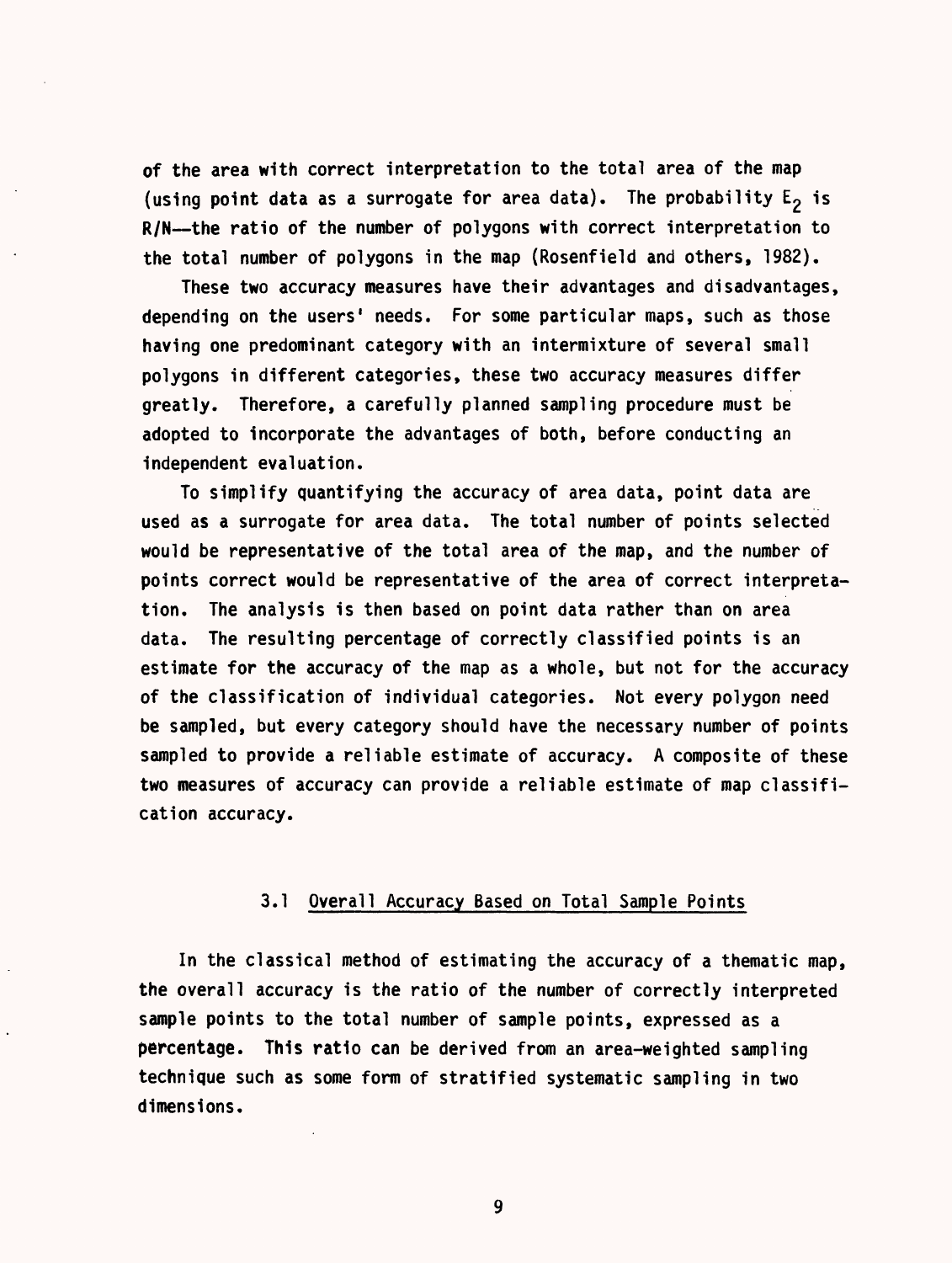#### 3.2 Overall Accuracy Based on Stratified Sampling

The sample obtained by the area-weighted method, the stratified systematic unaligned sampling procedure, may be augmented with additional sample points in the sparse categories so that there is at least the desired minimum number of points in each category. This amounts to sampling in two frames (A and B) where frame A is the area of the map, and frame B is the list of interior points for each category. Because the selected sample now has additional points for the sparse categories, the sample is no longer area weighted. An accuracy value computed as the simple average would give undue weight to these sparse categories in an overall value for the map. It is therefore necessary to weight the individual category accuracies by the proportion of its area in order to again achieve an area-weighted overall accuracy value.

For an area-weighted accuracy estimate, the weight  $W_h$  is the ratio of the area of the  $h_{th}$  category to the total area of the map. Furthermore, this single accuracy value is not, in itself, sufficient. The accuracy and confidence limits for each category in the map should also be reported as a table in the marginal information on the map.

Since the sample size for the entire map is large, the estimated mean will be approximately normally distributed, and the 95-percent confidence limits about the accuracy value can be computed in the normal manner.

When evaluating the accuracy value for an individual category the confidence limits about that accuracy value should be considered, based upon the number of points in the respective sample. The confidence limits indicate the interval which contains the true percentage in the sampled population, with some pre-established confidence value. Hord and Brooner (1976) have a table showing the upper and lower 95-percent confidence limits for sample sizes of 50 to 400 (in steps of 50), and for accuracy values from 80 percent to 100 percent, although they neglect to apply the "correction for continuity" (Snedecor and Cochran, 1967, p. 209-213).

For sample sizes in excess of 30, confidence limits which Include the correction for continuity may be computed from the normal approximation (Snedecor and Cochran, 1967, p. 31, and p. 210-211).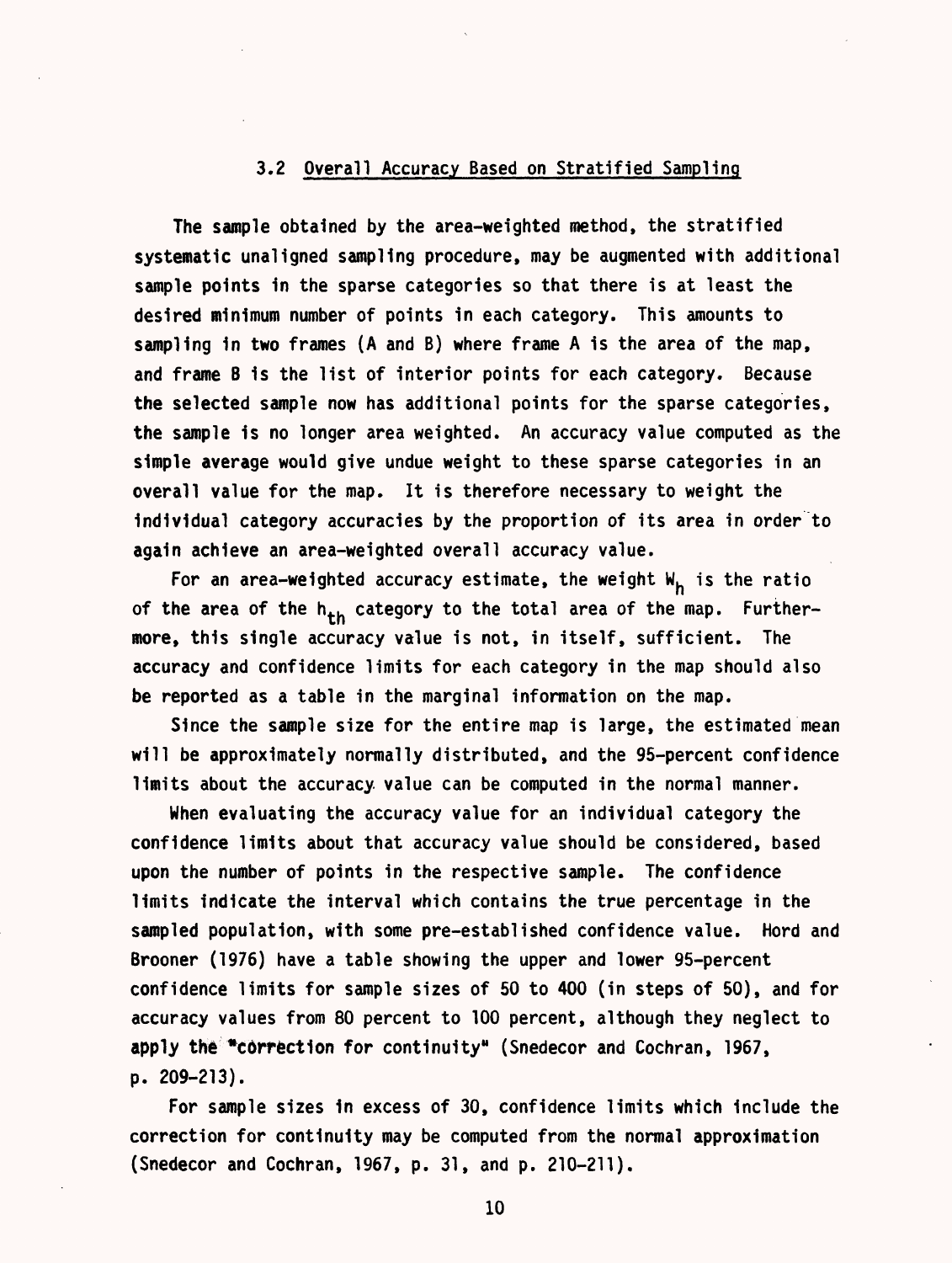For sample sizes of 30 or less, exact confidence limits are computed from the binomial distribution. A table for the 95 percent and 99 percent confidence interval for the binomial distribution is given in Snedecor and Cochran (1967, p. 6 and 7).

### 3.3 Results of Accuracy Checking

The results of the accuracy test of the observations are given in the form of a row by column (RxC) contingency table sometimes called a classification error matrix. Usually the rows represent the interpretation and the columns represent the verification. The diagonal elements represent the correct classifications. The remaining elements of the rows represent the errors by commission (row-wise for the erroneous classification committed by the interpreter). The remaining elements of the columns represent the errors of omission (column-wise for the true classifications that were omitted by the interpreter).

## 4. COMPARING FACTORS IN THEMATIC MAPPING EXPERIMENTS

Thematic mapping experiments are conducted to evaluate different variables that operate simultaneously to affect classification by thematic categories. Such variables might include three scales of aerial photographs, two types of images, several algorithms or equipment of digital classification, different physiographic regions, etc. Data obtained from thematic mapping experiments can be evaluated by the analysis of variance method, which has been defined by Scheffe (1959, p. 3) as a "statistical technique for analyzing measurements depending on several kinds of effects operating simultaneously, to decide which kinds of effects are important and to estimate the effects."

For tests of hypothesis that compare variables, the general practice has been to use only the diagonal elements from several related classification error matrices. These data are arranged in the form of another contingency table. The columns of the table represent the different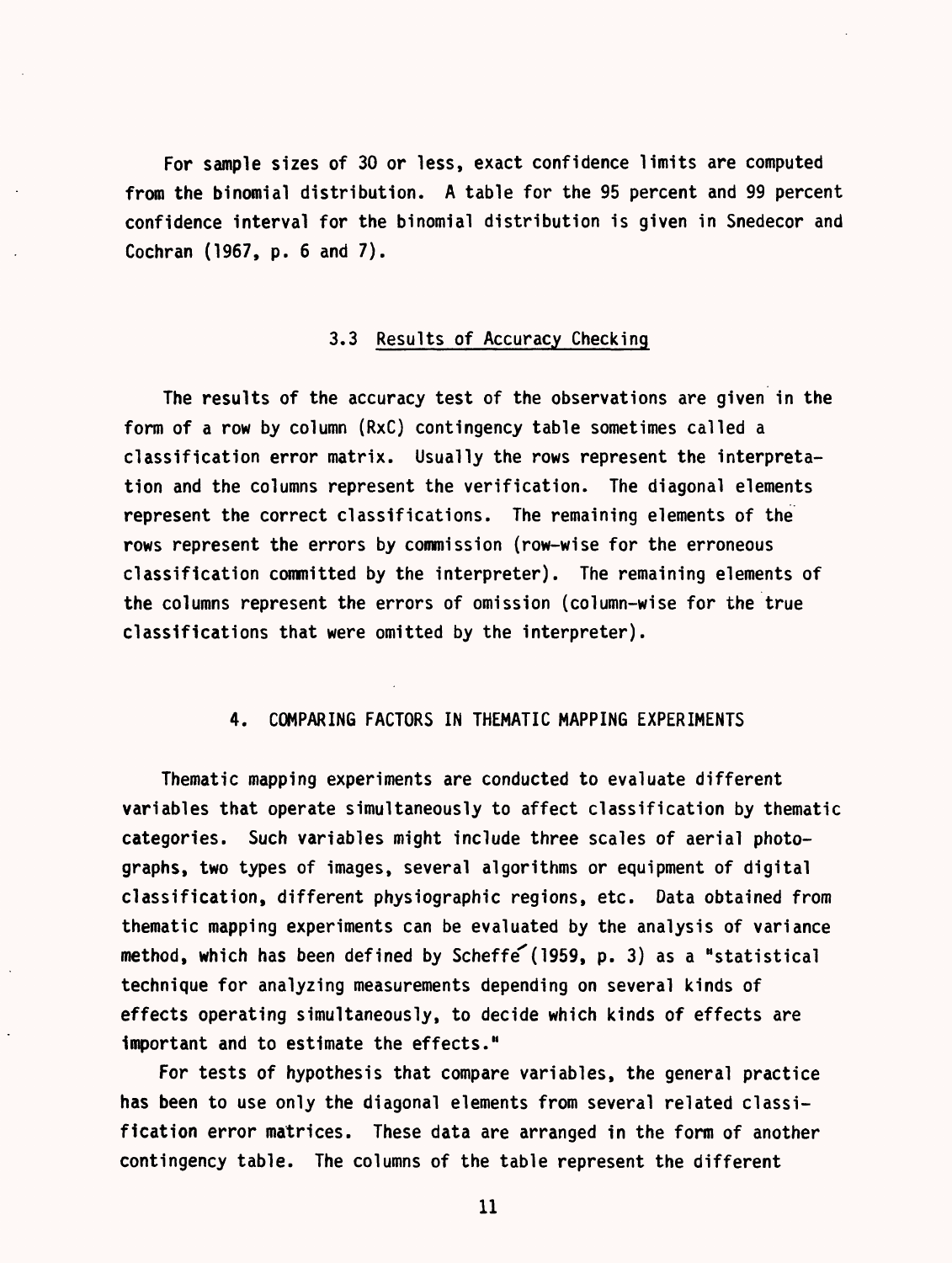variables being compared, such as different scales of mapping. The rows represent the blocking characteristics, such as the various categories of classification. The values in the cells of the tables might be the counts of correct classification or the binomial proportions of these counts divided by either the row totals or the column totals from the original classification error matrices.

In the past, many analyses of the data in this error matrix were made by comparing the relative magnitudes of the percentage of correct classifications, for either individual categories, the entire map or both. More rigorous analyses have used data transformations and (or) two-way classification analysis of variance.

## 4.1 Two-way Analysis of Variance Without Replication

Two-way analysis of variance provides an efficient procedure for comparing two or more sets of data. For the case in which there are only two sets without replication the t-test for comparing sets is equivalent to a one-way analysis of variance. However, two-way analysis of variance provides a measure of the variance component among the rows of data. Also, for more than two sets, the analysis of variance is more efficient than the t-test, and has a variance reducing effect.

Many computer programs are available that can perform an analysis of variance. The two-way analysis of variance without replication is described by Sokal and Rohlf (1969, p. 299). The hypothesis to be tested is that the several samples came from the same population. If the alternate hypothesis is that the population means are not equal, then the two-tailed test is applied. If the hypothesis is accepted, it may be concluded that the populations under study for that variable are not significantly different.

The btnomial proportion, or the percentage of items that agree, is the mean for that category. This value represents a single observation per cell for the analysis of variance. However, the mean, which is a proportion bounded between 0 and 1, does not satisfy the assumption of normality required for analysis of variance. Therefore, the arcsine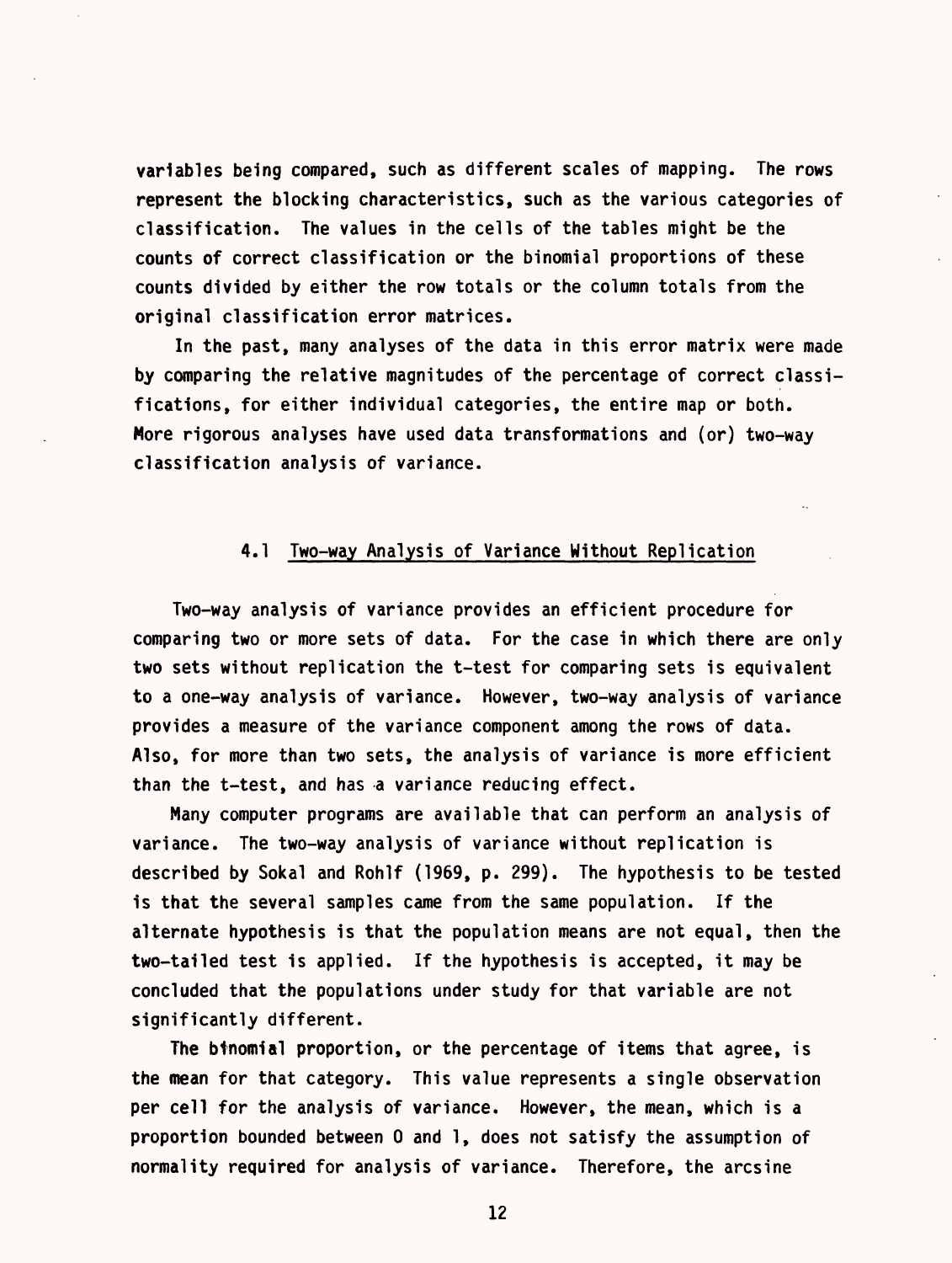transformation replaces the proportion  $p_{i,j}$ . Special tables and techniques have been developed for small sample sizes. The analysis of variance and the tests of significance are performed on the transformed data.

The analysis of variance study uses only the diagonal elements of the classification error matrices. All thematic mapping experiments peformed in the past have used only the diagonal elements for analysis. A more sophisticated step of data analysis techniques would be to use the entire classification error matrices in such studies. An attempt is already being made in this direction as evidenced by the presentation of Congalton (1980). His approach uses discrete multivariate analysis (Bishop and others, 1975). Another approach using the entire classification error matrices would be the techniques of multivariate analysis of variance.

## 4.2 Multiple Comparisons Tests

Multiple comparisons tests are described by Sokal and Rohlf (1969, p. 226-227 and p. 235-246) as a posteriori tests performed after the analysis of variance to distinguish differences between means or groups of means. They are performed only if the analysis of variance is significant.

One such method is the Duncan multiple range test for variable response (Steel and Torrie, 1960, p. 107-109; and Duncan, D.B., 1955). Duncan's multiple range test is a multiple comparisons test to compare each treatment mean with every other treatment mean. The method takes into account the number of treatments in the experiment, whereas previous methods based on the least significant difference (LSD) do not. When an F-test determines that the differences between one or more of treatment means are significant, it does not specify which, if any, are not, but these multiple range tests indicate which differences are significant, and which are not.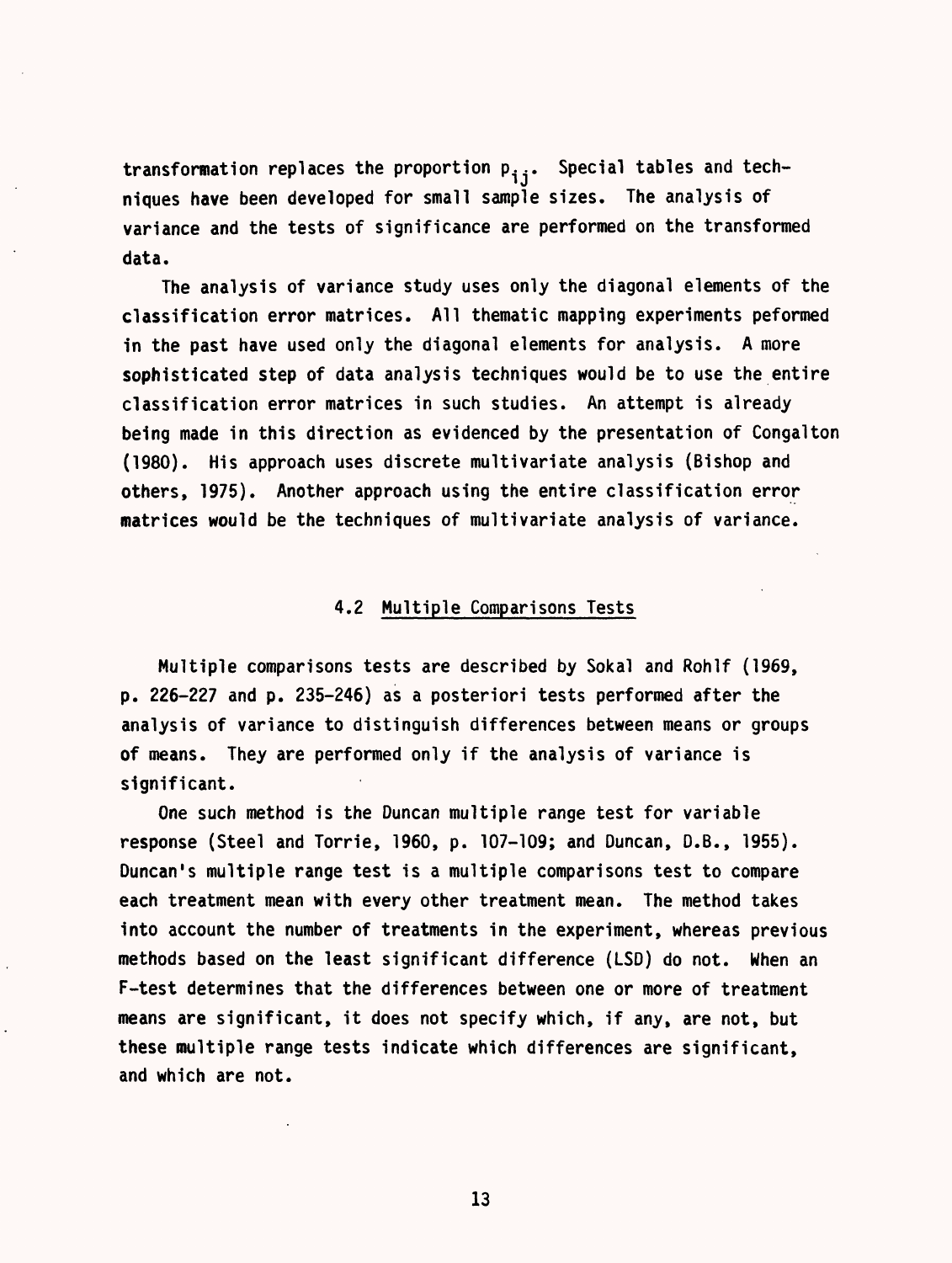#### REFERENCES

Anderson, J.R., Hardy, E.E., Roach, J.T., and Witmer, R.E., 1976: A land use and land cover classification system for use with remote sensor data: U.S. Geological Survey Professional Paper 964, 28 p.

Berry, B.J.L., 1962, Sampling, coding, and storing flood plain data: U.S. Department of Agriculture Handbook 237.

- Berry, B.J.L. and Baker, A.M., 1968, Geographic sampling, in Berry, B.J.L., and Marble, D.F., eds., Spatial analysis-a reader in statistical geography: Inglewood Cliffs, New Jersey, Prentice-Hall, Inc.
- Bishop, Y.M.M., Feinberg, S.E., and Holland, P.M., 1975, Discrete multivariate analysis--theory and practice: Cambridge, Massachusetts, MIT Press.
- Cochran, W.G., 1977, Sampling techniques: New York, John Wiley and Sons, Inc.
- Congalton, R.G., 1980, Statistical techniques for analysis of Landsat classification accuracy: Paper presented at meeting of American Society of Photogrammetry, St. Louis, Missouri, March 11, 1980.
- Duncan, D.B., 1955, Multiple range and multiple F tests: Biometrics, v.ll, p. 1-42.
- Fitzpatrick-Lins, K., 1981, Comparison of sampling procedures and data analysis for the land use and land cover maps of Tampa, Florida: Photogrammetric Engineering and Remote Sensing, v. 47, no. 3, p. 343-351.
- Freund, J.E., and Williams, F.J., 1972, Elementary business statistics, 2d ed.: Inglewood Cliffs, New Jersey, Prentice-Hall, Inc.
- Ginevan, M.E., 1979, Testing land-use map accuracy--another look: Photogrammetric Engineering and Remote Sensing, v. 45, no. 10, p. 1371-1377.

Greenwood, J.A., and Sandomire, M.M., 1950, Sample size required for

estimating the standard deviation as a percent of its true value: Journal of American Statistical Association, v. 45, no. 250, p. 257-260.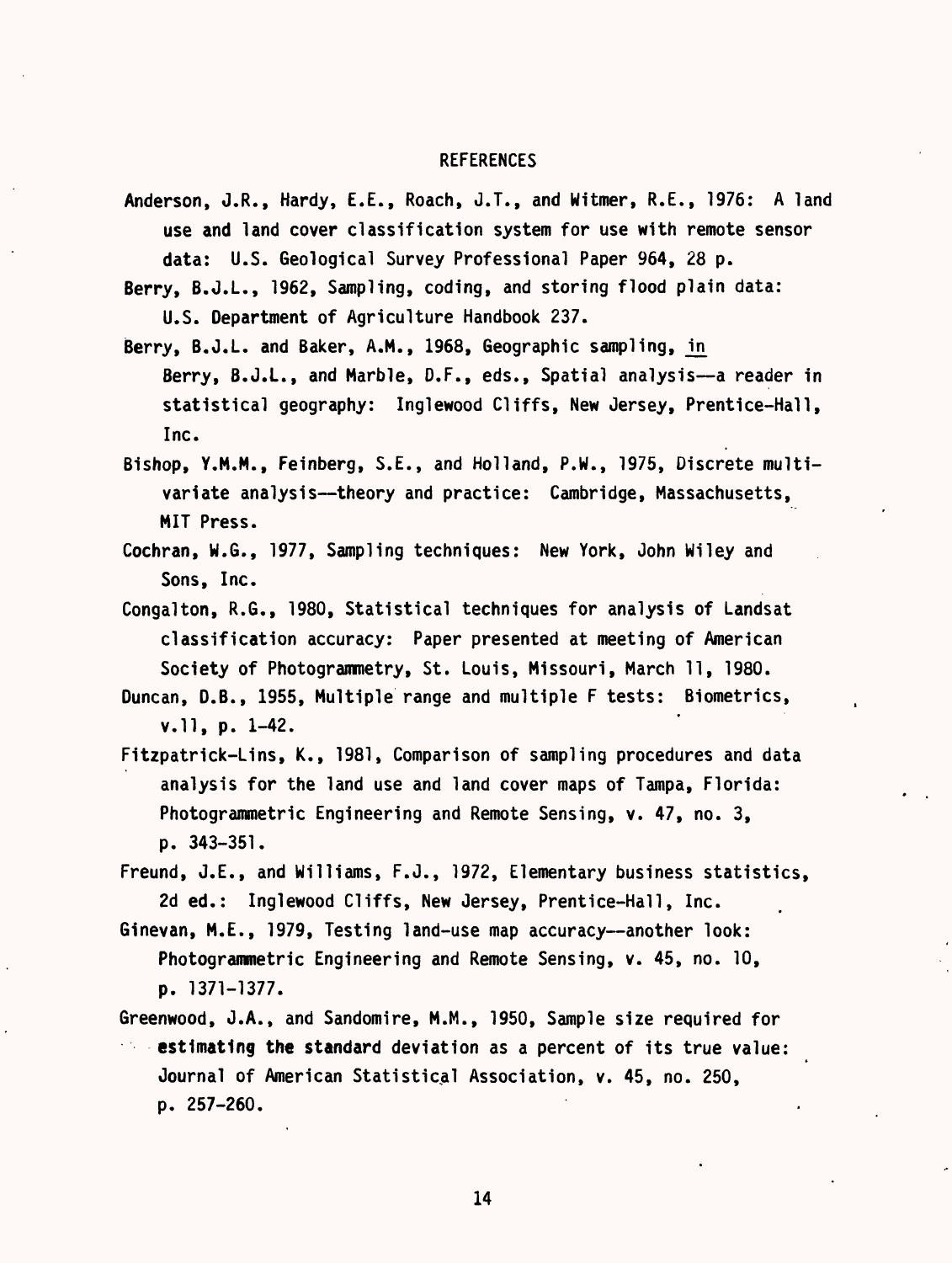- Hord, R.M., and Brooner, W., 1976, Land use accuracy criteria: Photogrammetric Engineering and Remote Sensing, v. 42, no. 5, p. 671-677.
- Johnson, N.L. and Kotz, Samuel, 1969, Discrete distributions: Boston, Massachusetts, Houghton Mifflin Company.
- Mace, A.E., 1974, Sample-size determination: Huntington, New York, Robert E. Krieger Publishing Company.
- Matern, B., 1947, Methods of estimating the accuracy of line and sample plot surveys: Medd. fr. Statens Skogforsknings Instut., 36, p. 1-38.
- Mead, R.A. and Szajzin, J., 1982, Landsat classification accuracy assesment procedures: Photogrammetric Engineering and Remote Sensing, v. 48, no. 1, p. 139-141.
- Natrella, M.G., 1963, Experimental statistics: National Bureau of Standards Handbook 91, U.S. Government Printing Office.
- Rosenfield, G.H., 1981, Analysis of variance of thematic mapping experiment data: Photogrammetric Engineering and Remote Sensing, v. 47, no. 12, p. 1685-1692.
- Rosenfield, G.H., 1982, Sample design for estimating change in land use and land cover: Photogrammetric Engineering and Remote Sensing, v. 48, no. 5, p. 793-801.
- Rosenfield, G.H., and Melley, M.L., 1980, Applications of statistics to thematic mapping: Photogrammetric Engineering and Remote Sensing, v. 46, no. 10, p. 1287-1294.
- Rosenfield, G.H., Fitzpatrick-Lins, K., and Ling, H.S., 1982, Sampling for thematic map accuracy testing: Photogrammetric Engineering and Remote Sensing, v. 48, no. 1, p. 131-137.
- Scheffe', H., 1959, The analysis of variance: New York, John Wiley and Sons, Inc.
- Snedecor, G.W., and Cochran, W.G., 1967, Statistical methods, 6th Edition: Ames, Iowa State University Press.
- Sokal, R.R., and Rohlf, J., 1969, Biometry: San Francisco, California, W.H. Freeman and Company.
- Steel, R.G.D., and Torrie, H.J., 1960, Principles and procedures of statistics: New York, McGraw-Hill Book Company, Inc.